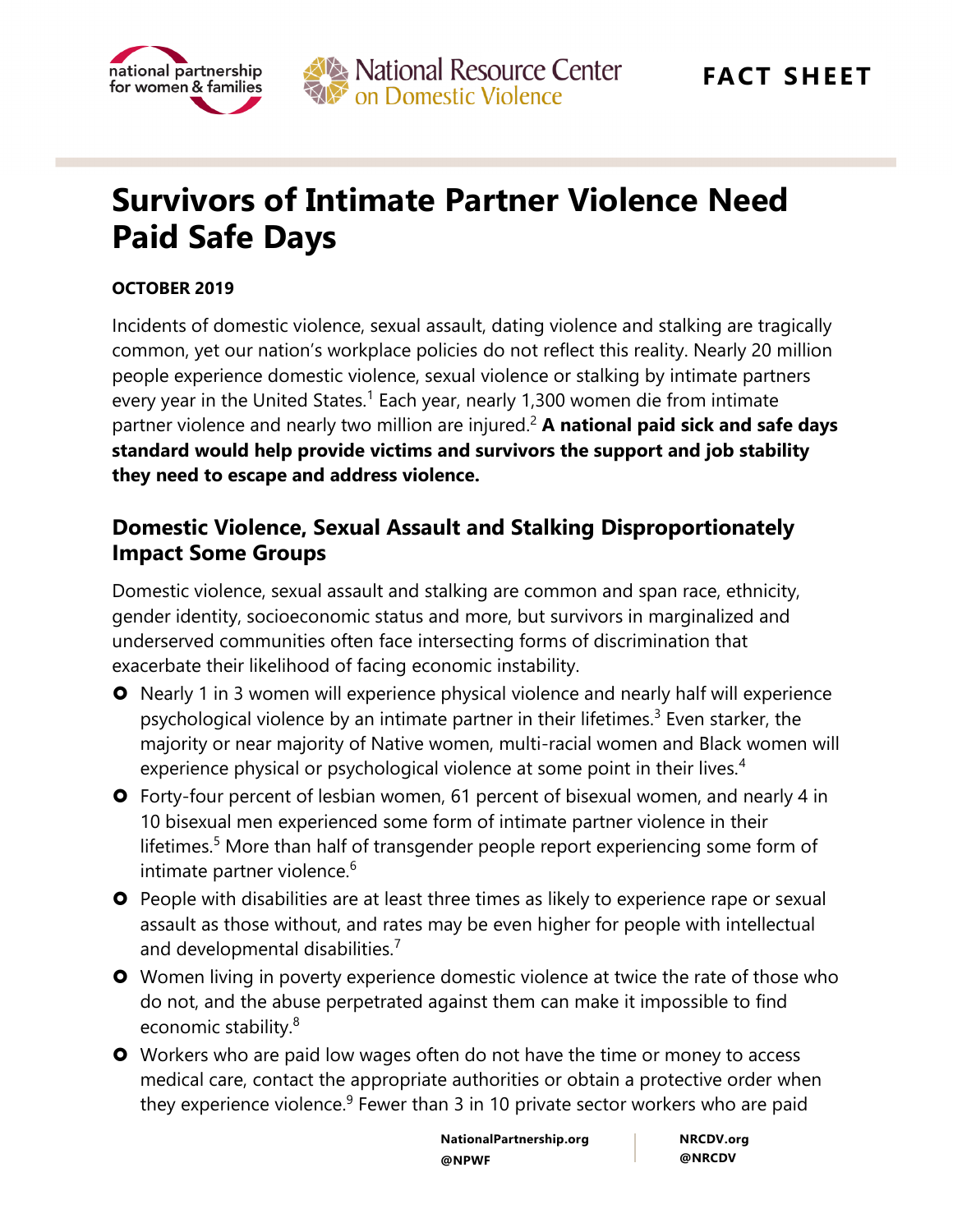under \$11 an hour have access to paid sick days, and less than half have access to paid vacation days.<sup>10</sup>

 Children who have experienced sexual assault or violence need additional assistance from their parents to get medical care, attend court appointments and navigate the justice system. This support is critical because experiencing violence in adolescence can have serious long-term negative effects on future careers and economic security.<sup>11</sup>

# **Financial Stability Is Critical for Survivors**

The financial pressures and reverberations associated with domestic and sexual violence or stalking can affect survivors' ability to escape abuse and seek assistance.

- **O** Including medical costs, lost productivity, criminal justice expenses and more, the lifetime cost of intimate partner violence is high, estimated at more than \$100,000 per female victim and \$23,000 for male victims.<sup>12</sup> The lifetime economic cost of medical services for related injuries, lost productivity from paid work, criminal justice and other costs, was \$3.6 trillion to the U.S. economy.
- **O** The economic effects of domestic violence are multifaceted, impacting survivors in far-reaching, and often long-lasting, ways. Two-thirds of survivors reported that an abusive partner had impacted their ability to complete education or training, limiting future opportunities for career and financial growth.<sup>13</sup> Seventeen percent of survivors reported dropping out of job training as a result of abuse.<sup>14</sup>
- **O** Job loss can be particularly devastating for domestic violence survivors because they need financial security to ensure their safety and the safety of children. Survivors often stay with their abusers due to economic dependence, sometimes as a result of the economic abuse their spouses or partners inflict by withholding and stealing wages, ruining credit scores and even bankrupting their victims.<sup>15</sup>
- **O** Survivors seeking safety or medical treatment often incur increased financial expenses. Nearly 3 in 10 stalking victims incur out-of-pocket costs from attorney fees, replacing or repairing damage to property, child care, and moving or changing phone numbers.<sup>16</sup> And according to one study, health care costs for women experiencing physical abuse are 42 percent higher than for women not experiencing abuse.<sup>17</sup>

# **Job Security is Critical for Survivors of Domestic Violence, Sexual Assault and Stalking**

The effects of domestic violence, sexual assault or stalking often extend to a survivor's work life, and without supportive policies, can make leaving an abusive situation and seeking assistance even more difficult.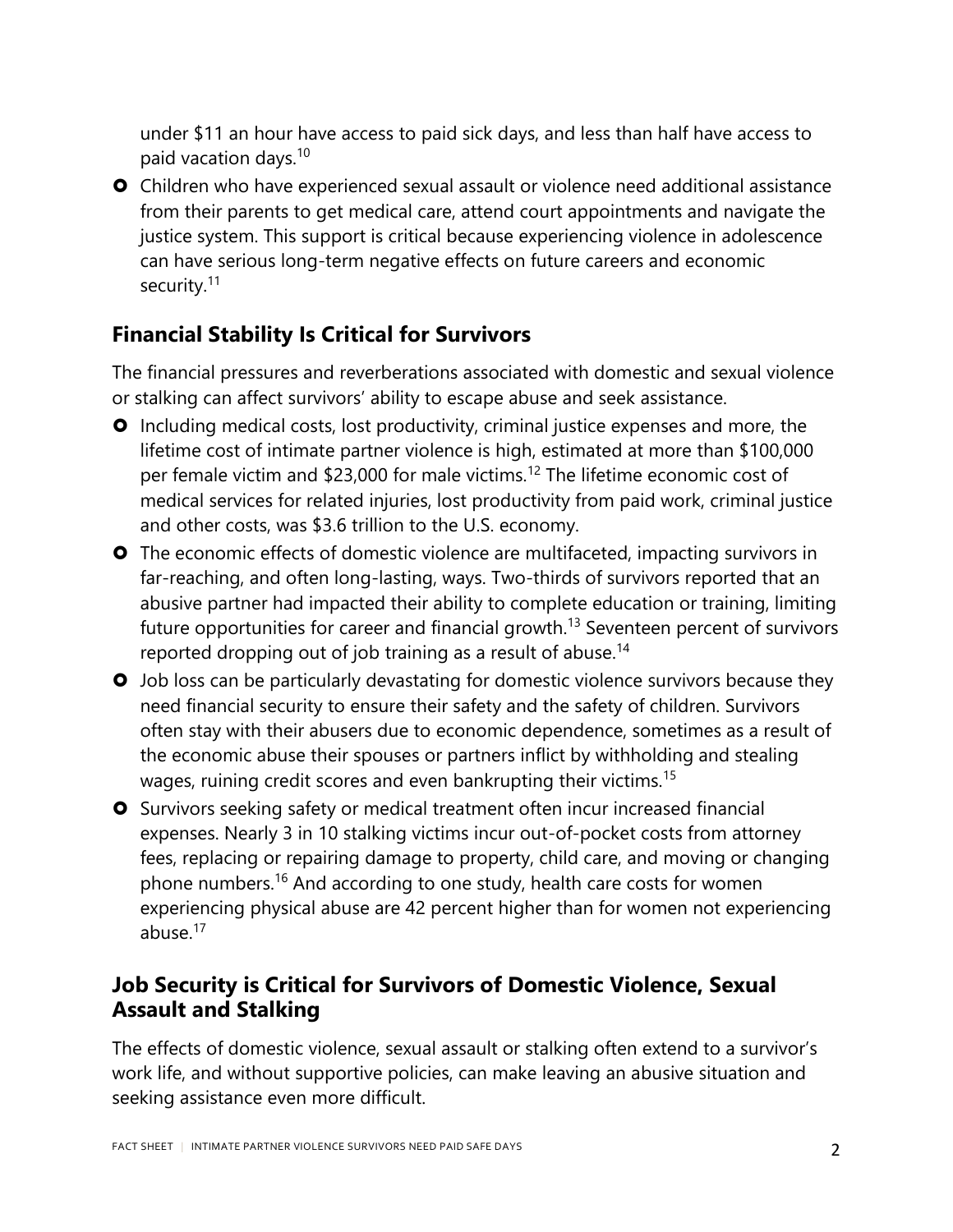On average, a domestic violence survivor experiences 7.2 days of work-related lost productivity.<sup>18</sup> Women with low incomes who experience intimate partner violence work, on average, three months fewer than women who do not experience intimate partner violence, which can negatively affect long-term job stability and economic well-being.<sup>19</sup>

 In one survey, 83 percent of domestic violence survivors reported their ability to work was negatively impacted by an abusive partner, including missed raises or promotions, missing days of work, or losing a job.<sup>20</sup> Seventy-nine percent of victims experiencing abusive behavior that affected their work reported being late to work because of interference from abusers.<sup>21</sup>

- **O** Nearly 10 percent of stalking victims are forced to change or quit their jobs, or leave school to keep themselves safe and stop the behavior.<sup>22</sup>
- **O** Survivors of domestic violence are at an increased risk of harm during and shortly after separating from an abusive partner.<sup>23</sup> It is essential that they are able to continue working while securing housing, attending court dates, and visiting health professionals.

# **A National Paid Safe Days Standard Would Provide Some of the Support Survivors Need**

Paid sick and safe days help survivors of violence access critical services without risking their financial security. Nationwide, 10 states and dozens of cities and counties have passed laws that provide domestic violence survivors with paid or unpaid safe time specifically to address legal, medical and psychological issues that result from abuse, but access to this important protection shouldn't depend on geography.<sup>24</sup>

**A national paid sick and safe days law – such as the Healthy Families Act (H.R. 1784/S. 840) – would ensure all survivors have a legal right to time away from work to seek assistance.** The bill would allow workers in businesses with 15 or more employees to earn up to seven paid sick and safe days a year to care for their own health or that of their family members; workers in smaller businesses would earn up to seven job-protected *unpaid* sick and safe days. Safe time could be used to allow survivors of domestic violence, sexual assault or stalking to earn time to recover from or seek assistance related to the violence and to allow family members of survivors to support their loved ones in seeking care or services.

 $\overline{a}$ 

<sup>1</sup> Breiding, M. J., Smith, S. G., Basile, K. C., Walters, M. L., Chen, J., Merrick, M. T. (2014, September 5). Prevalence and characteristics of sexual violence, stalking, and intimate partner violence victimization — National Intimate Partner and Sexual Violence Survey, United States, 2011. *Morbidity and Mortality Weekly Report, 63*(SS08), 1-18 (Table 6). Retrieved 10 October 2019, from <http://www.cdc.gov/mmwr/preview/mmwrhtml/ss6308a1.htm#Table6> (Unpublished calculation based on total 12-month prevalence of "contact sexual violence," physical violence and stalking estimated number of victims for both men and women.)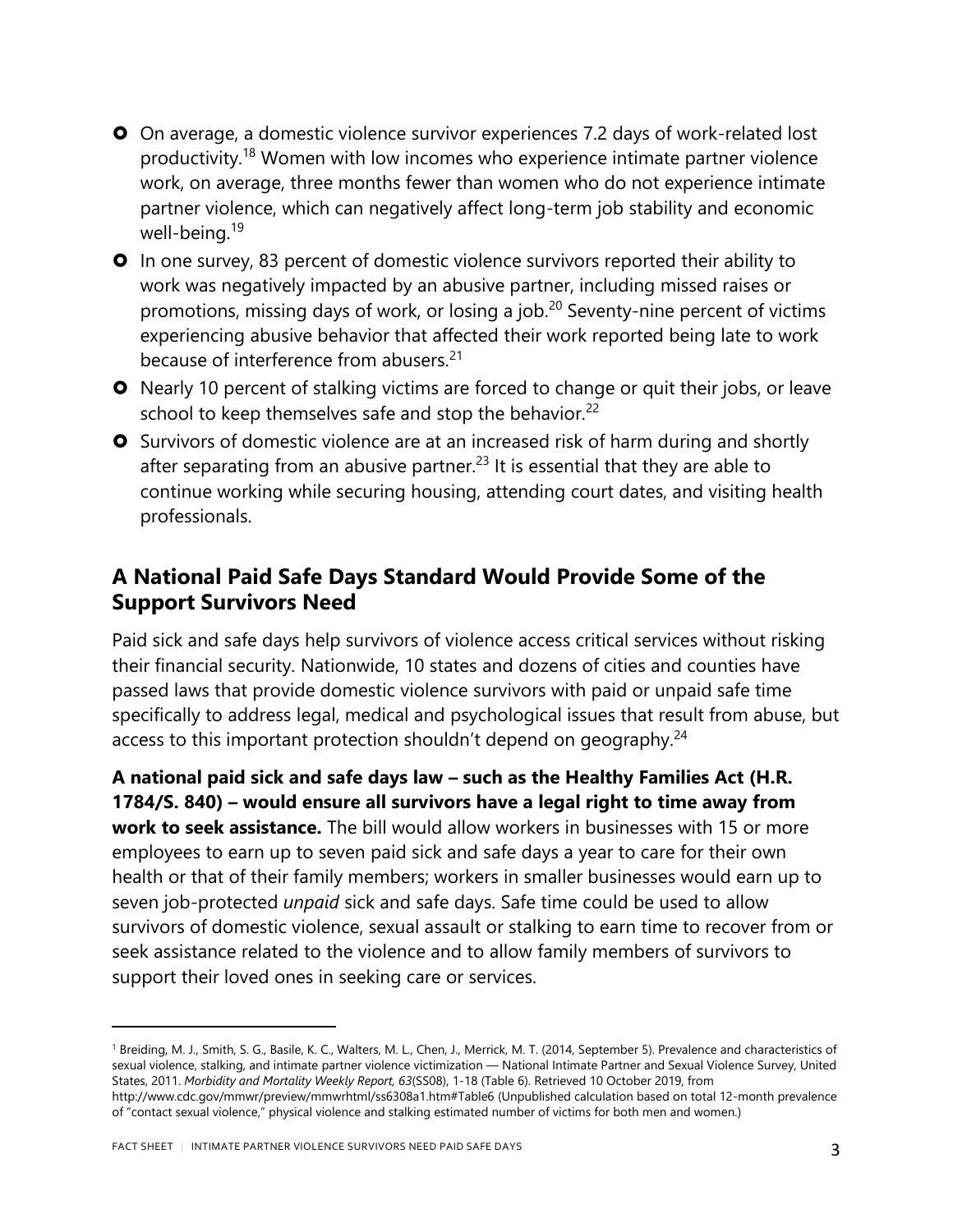<sup>2</sup> U.S. Centers for Disease Control and Prevention. (2003, March). *Costs of Intimate Partner Violence Against Women in the United States* (pp. 19). Retrieved 10 October 2019, from https://www.cdc.gov/violenceprevention/pdf/ipvbook-a.pdf

<sup>3</sup> DuMonthier, A., Childers, C., & Milli, J. (2017). *The Status of Black Women in the United States*. Institute for Women's Policy Research & National Domestic Workers Alliance Publication. Retrieved 10 October 2019, from https://www.domesticworkers.org/sites/default/files/SOBW\_report2017\_compressed.pdf

4 Ibid.

 $\overline{a}$ 

<sup>5</sup> U.S. Centers for Disease Prevention and Control, National Center for Injury Prevention and Control Division of Violence Prevention. (2010). *NISVS: An Overview of 2010 Findings on Victimization by Sexual Orientation*. Retrieved 18 October 2019, from https://www.cdc.gov/violenceprevention/pdf/cdc\_nisvs\_victimization\_final-a.pdf

6 James, S. E., Herman, J. L., Rankin, S., Keisling, M., Mottet, L., & Anafi, M. (2016). *The Report of the 2015 U.S. Transgender Survey*. Retrieved 18 October 2019, from National Center for Transgender Equality website: http://www.transequality.org/sites/default/files/docs/usts/USTS%20Full%20Report%20-%20FINAL%201.6.17.pdf

<sup>7</sup> U.S. Department of Justice, Office of Justice Programs, Bureau of Justice Statistics. (2017, July). *Crime Against Persons with Disabilities, 2009-2015 - Statistical Tables*. Retreived 10 October 2019, from https://www.bjs.gov/content/pub/pdf/capd0915st.pdf

<sup>8</sup> Lyon, E. (2000, October). *Welfare, Poverty, and Abused Women: New Research and its Implications*. National Resource Center on Domestic Violence, a project of the Pennsylvania Coalition Against Domestic Violence publication. Retrieved 22 October 2019, from https://vawnet.org/sites/default/files/materials/files/2016-09/BCS10\_POV.pdf; Mary Kay, Inc. (2012). *2012 Truth About Abuse Survey Report*. Retrieved 22 October 2019, from http://content2.marykayintouch.com/public/PWS\_US/PDFs/company/2012Survey.pdf; Lyon, E., Lane, S., & Menard, A. (2008, October). *Meeting Survivors' Needs: A Multi‐State Study Of Domestic Violence Shelter Experiences*. Retrieved 22 October 2019, from https://vawnet.org/sites/default/files/materials/files/2016-08/MeetingSurvivorsNeeds-FullReport.pdf; Lyon, E., & Bradshaw, J. (2011, November). *Meeting Survivors' Needs Through Non-Residential Domestic Violence Services & Support Results of a Multi-State Study.* Retrieved 22 October 2019, from

https://vawnet.org/sites/default/files/materials/files/2016-07/DVServicesStudy-FINALReport2011.pdf; Kimerling, R., Alvarez, J., Pavao, J., Mack, K. P., Smith, M. W., Baumrind, N. (2009, March). Unemployment among women: examining the relationship of physical and psychological intimate partner violence and posttraumatic stress disorder. *Journal of Interpersonal Violence 24*(3), 450-463. DOI: 10.1177/0886260508317191

9 Lyon, E. (2000, October). *Welfare, Poverty and Abused Women: New Research and Its Implications*. National Resource Center on Domestic Violence, Building Comprehensive Solutions to Domestic Violence Publication. Retrieved 10 October 2019, from http://citeseerx.ist.psu.edu/viewdoc/download?doi=10.1.1.208.7541&rep=rep1&type=pdf

<sup>10</sup> U.S. Bureau of Labor Statistics. (2019, September). *National Compensation Survey: Employee Benefits in the United States, March 2019* (Table 31). Retrieved 10 October 2019, from https://www.bls.gov/ncs/ebs/benefits/2019/employee-benefits-in-the-unitedstates-march-2019.pdf

<sup>11</sup> MacMillan, R. (2000). Adolescent victimization and income deficits in adulthood: Rethinking the costs of criminal violence from a life-course perspective. *Criminology, 38*, 553-588.

<sup>12</sup> Peterson, C., Kearns, M. C., McIntosh, W. L., Estefan, L. F., Nicolaidis, C., McCollister, K., … Florence, C. (2018). Lifetime Economic Burden of Intimate Partner Violence Among U.S. Adults. *American Journal of Preventive Medicine 55*(4), 433-444.

<sup>13</sup> Hess, C. & del Rosario, A. (2018, October 24). *Dreams Deferred: A Survey on the Impact of Intimate Partner Violence on Survivors' Education, Careers, and Economic Security*. Retrieved 10 October 2019, from Institute for Women's Policy Research website: https://iwpr.org/publications/dreams-deferred-domestic-violence-survey-2018/

 $14$  Ibid.

<sup>15</sup> See note 13; Matjasko, J.L., Niolon, P.H., & Valle, L.A. (2013). The Role of Economic Factors and Economic Support in Preventing and Escaping from Intimate Partner Violence. *Journal of Policy Analysis and Management, 32*(1), 122-128; National Coalition Against Domestic Violence. *Economic Abuse*. Retrieved 10 October 2019, from http://www.mmgconnect.com/projects/userfiles/file/dcestop\_now/ncadv\_economic\_abuse\_fact\_sheet.pdf

<sup>16</sup> McLean, G., & Gonzales Bocinski, S. (2017, August). *The Economic Cost of Intimate Partner Violence, Sexual Assault, and Stalking*. Retrieved 10 October 2019, from Institute for Women's Policy Research website: https://iwpr.org/wpcontent/uploads/2017/08/B367\_Economic-Impacts-of-IPV-08.14.17.pdf

 $17$  Ibid.

<sup>18</sup> National Center for Injury Prevention and Control. (2003). *Costs of Intimate Partner Violence Against Women in the United States*. Retrieved 10 October 2019, from https://www.cdc.gov/violenceprevention/pdf/ipvbook-a.pdf

<sup>19</sup> Adams, A. E., et al. (2013). Does Job Stability Mediate the Relationship Between Intimate Partner Violence and Mental Health Among Low-Income Women?. *American Journal of Orthopsychiatry, 83*(4), 600.

<sup>20</sup> See note 13.